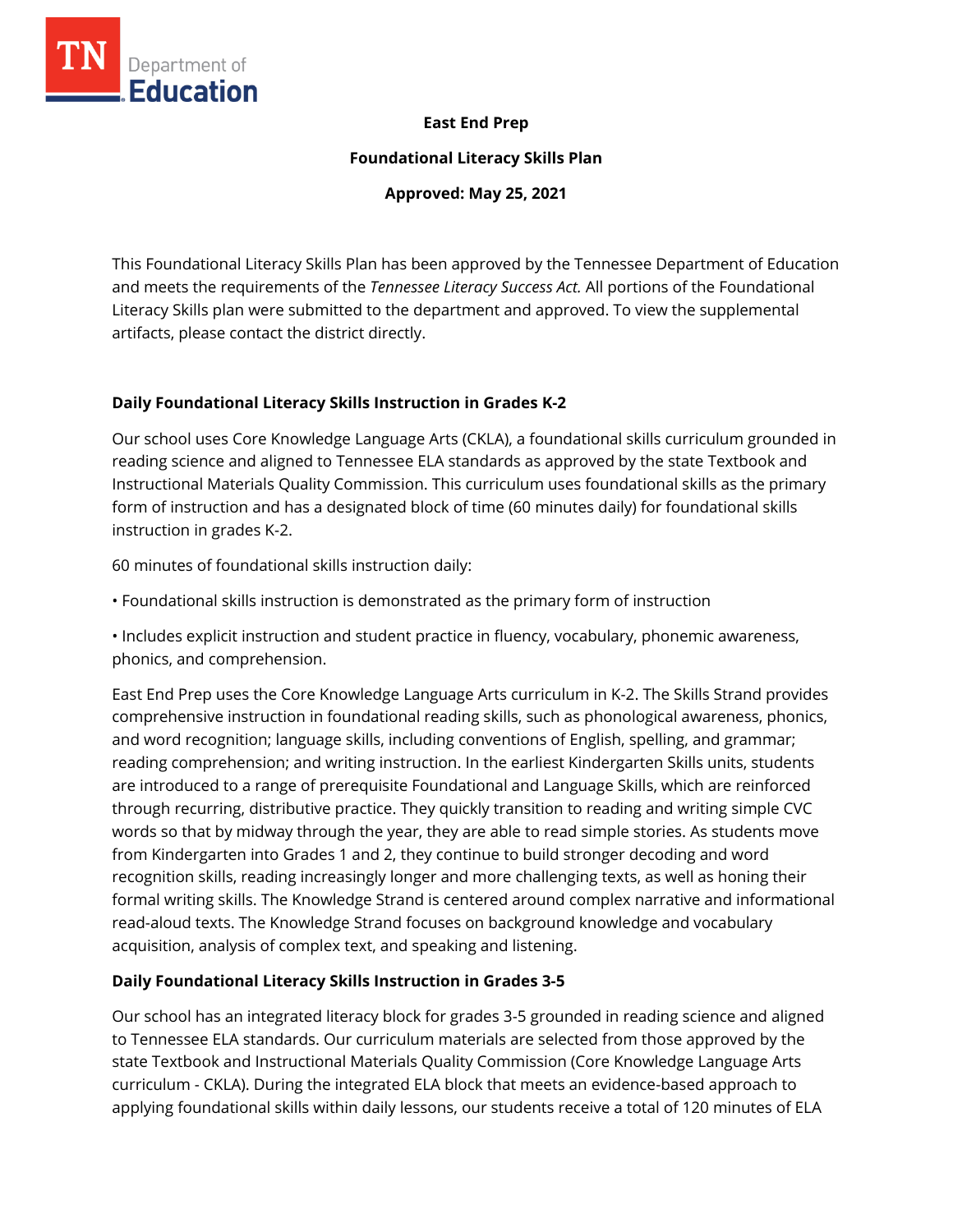Department of Education

instruction. Although the daily schedule is not the same each day, all daily instruction includes components for knowledge-building (to build and improve the ability to comprehend complex texts and apply that knowledge as they listen, read, write, think, and speak) for about 90 minutes per day and foundational skills instruction that includes fluency, grammar, morphology, spelling, and writing for at least 30 minutes per day. Our adopted curriculum also engages students in work around fluency, vocabulary, and comprehension. The fluency, vocabulary, and comprehension skills are not taught in isolation, but are embedded within the lesson to ensure continuity, cohesion, and connection. CKLA in Grades 3–5 is designed around the following principles: 1. Analysis and expression in reading and writing. The core of the CCSS and TN State Standards is the ability to read and write in response to increasingly complex texts. Students in CKLA get daily exposure to these texts. 2. Fostering "wonderful conversationalists". By discussing engaging, content-rich texts, students develop the ability to present, debate, and build upon each others' responses. 3. Explicit language instruction. The units in Grades 3–5 offer explicit language instruction with full coverage of the CCSS and TN State Standards. Students learn and apply the conventions of English grammar, punctuation, and spelling through explicit instruction, targeted practice activities, and daily writing. 4. Maximizing vocabulary acquisition through contextualized, content-based, and constant exposure. In Grades 3–5 the teacher remains central to vocabulary acquisition, fostering structured and informal discussions and helping students become accustomed to using complex vocabulary in a scaffolded and supported context. These conversations are combined with increasingly independent exposure to complex text. This combination allows students to build up an internal web of vocabulary which has a common foundation but is unique to the individual. We continue learning words throughout our lives by linking to vocabulary we already understand. The coherent and systematic sequence of knowledge domains gives students a mental encyclopedia of vocabulary and understanding they can access and build upon throughout their lives.

### **Approved Instructional Materials for Grades K-2**

Amplify - K-5 Core Knowledge Language Arts

### **Approved Instructional Materials for Grades 3-5**

Amplify - K-5 Core Knowledge Language Arts

## **Universal Reading Screener for Grades K-5. This screener complies with RTI<sup>2</sup>and Say Dyslexia requirements.**

Our school currently uses the NWEA Measures of Academic Progress as our universal screener in grades K-5. After the NWEA MAP universal screener, we will follow up with easyCBM, Lexia, and assessments provided through CKLA Assessment Guide to understand the foundational gaps in struggling readers and to meet the dyslexia screening requirements. These assessments screen for phonological and phonemic awareness, sound-symbol recognition, alphabetic knowledge, decoding skills, encoding skills, and rapid naming.

#### **Intervention Structure and Supports**

In the fall, scholars are given a universal screener (NWEA MAP) to determine which students have a significant reading deficiency or are "at-risk". Our grade-level teachers, coaches and principals review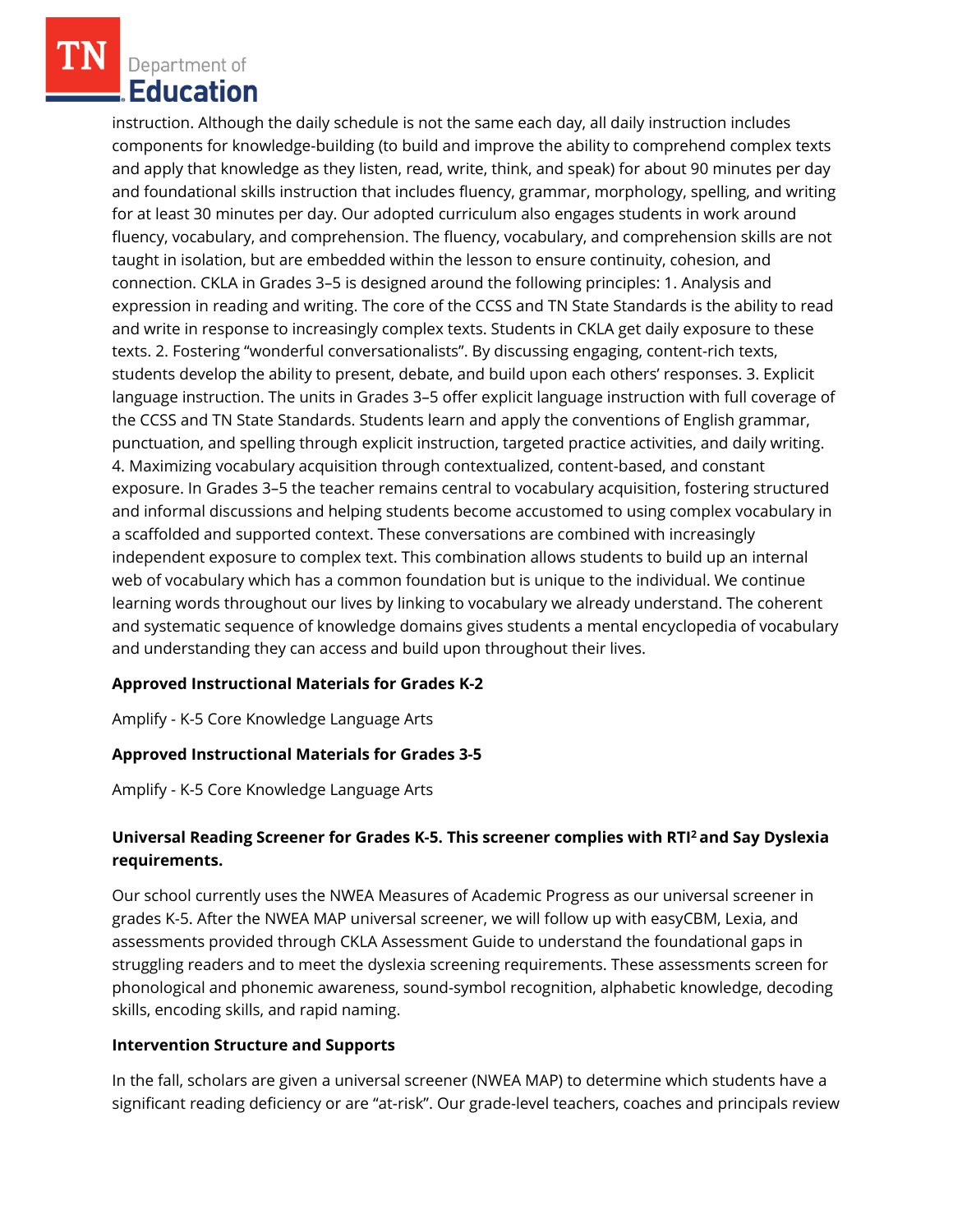Department of Education

universal screener data to determine which students score between the 0-25th percentile. Those scholars are then grouped into Tier II and Tier II. Once a scholar is classified as Tier II or Tier III, they are given another assessment (easyCBM, LEXIA and the Assessment Guide from CKLA) to determine common deficiencies. Once those are determined, the scholars are grouped according to their need. Scholars receive small-group intervention for at least 60 minutes a day and up to 240 minutes a week. We have research-based options for reading intervention support available to our students who are "at-risk" and/or who have been identified with a significant reading deficiency. Our ELA curriculum (CKLA) contains an assessment and remediation guide in which teachers can find activities that directly address skill gaps. They can tailor this to the needs of their RTI group of students. If that intervention is not proving to be effective, more comprehensive, strategic interventions (such as Orton-Gillingham, Lexia, Heggerty, and Wilson Words) become an option. Data teams meet every 4 weeks to determine if a change in the intervention or the person providing the intervention is warranted. The data team also looks at other variables (attendance, engagement) as part of the decision making process before a change is made to the programming or provider. Our students receive explicit instruction in their area of deficit in small groups using research-based materials and strategies. These students are also screened using additional survey level assessments to determine if they have characteristics of dyslexia. Students who do demonstrate those characteristics receive intensive intervention as outlined in the Say Dyslexia Law using programs that meet the law's requirements. Our school uses Orton-Gillingham, a research-based supplemental program, as one intervention for students with characteristics of dyslexia. Our school notifies families of students who demonstrate characteristics of dyslexia. Families are notified that the Orton-Gillingham curriculum is used to support those students, as it is an approach of systematic, explicit, sequential, phonics-based instruction and is considered a strong support for those students. Intervention takes place daily during a grade-level time in the master schedule just for RTI. When students are in their RTI groups, they work on activities and assignments that make them stronger in that skill. For example, students who need instruction in comprehension may read a new text and answer scaffolded questions, all related to the knowledge-building unit they are studying in Tier I instruction.

### **Parent Notification Plan/Home Literacy Reports**

Our school notifies parents in grades K-5 if their child is "at-risk" for or has a significant reading deficiency (as evidenced by students scoring in the 0-25th percentile) immediately after we complete the fall universal screening. Students' scores are communicated in parent-friendly language that provides a clear explanation of student skill gaps and the depth and extent of student needs. The parents are told what intervention their student will receive and the amount of time each day the student will receive services. This is coupled with a description of the importance of being able to ready by the end of 3rd grade. The district defines how students are assessed and what a "significant reading deficiency" means. Parents are subsequently notified of their child's progress, or lack of progress, after the 4 week data team meetings. In the parent notifications/communication, data teams note any changes being made if the child is not showing sufficient progress as evidenced by progress monitoring and universal screening data as well as recommended activities (that do not require purchased resources) that will support students in the area of deficit (activities are not tailored by child, but tailored by skill deficit generally). These communications go out to parents with students in grades K-3 three times annually and are shared in grades 4 and 5 annually. Additionally,